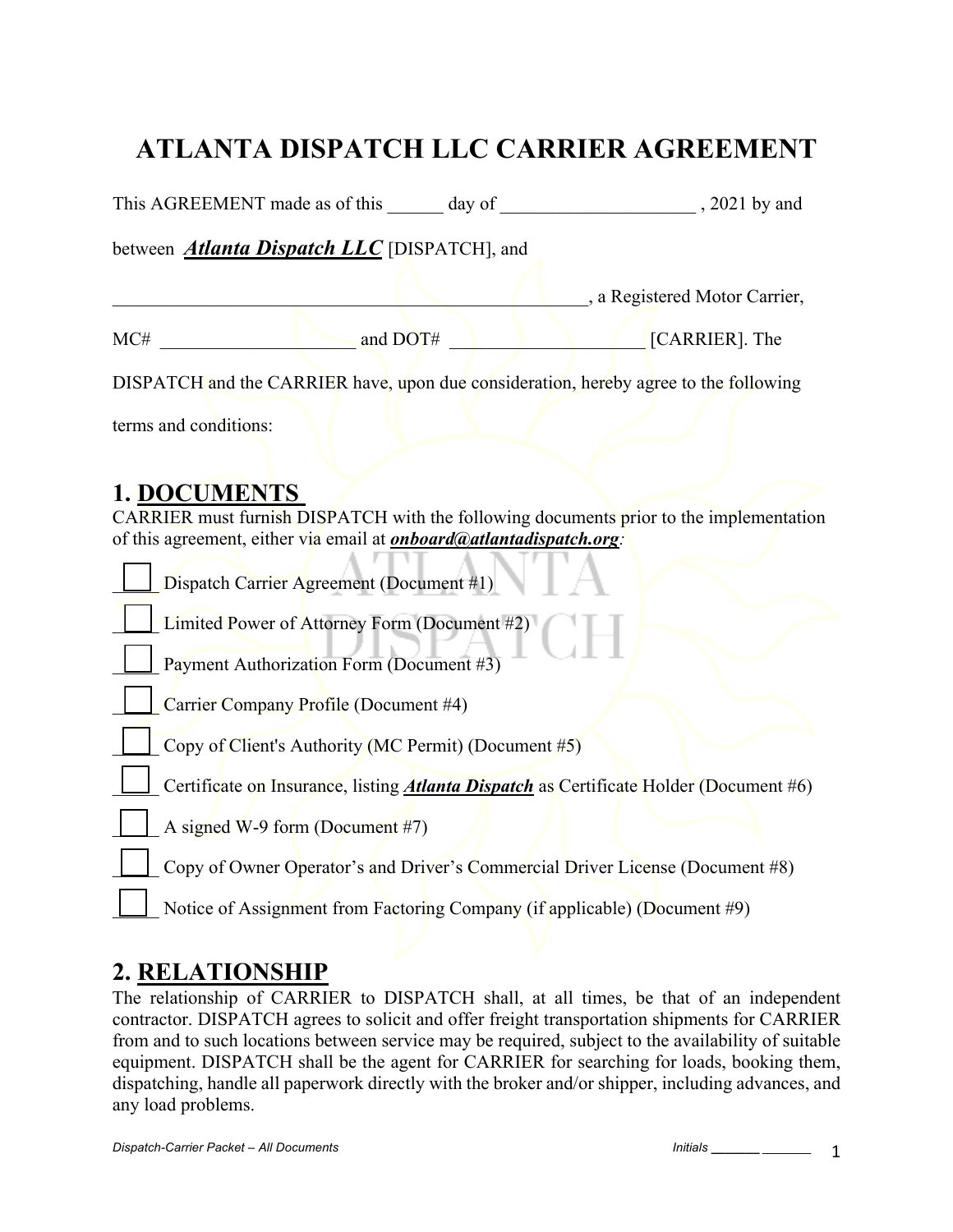# **3. TERM**

The term of this AGREEMENT shall be effective as of the date hereof, and shall continue thereafter for a term of one (1) year of such date, and automatically from year to year thereafter, subject to the right of either party hereto to cancel the AGREEMENT at any time upon not less than thirty (30) days written notice by certified mail of one party to another.

# **4. DISPATCH SERVICE METHOD**

DISPATCH's objective is to design a pro-active logistic plan a week in advance, based on CARRIER's territory preference. The plan is influenced by the current situation on the market and/or region, in order to take advantage of the most profitable loads. DISPATCH's logistics coordinators (dispatchers) will find loads that best matches CARRIER's preference and communicate such options with CARRIER and/or it's driver. Once CARRIER agrees to accept the load, DISPATCH will send all necessary and required supporting documents to broker/shipper. Once the load confirmation is received, it is forwarded to CARRIER, for its records. DISPATCH agrees to "assist" CARRIER with any load issues, road assistance, advances, paperwork, and/or billing issues.

# **5. MEMBERSHIP SERVICE PLAN**

*\_\_\_\_\_Box Trucks – Load Selection for a flat fee of 10% of the gross of the load.*

*\_\_\_\_\_Semi Truck – Load Selection for a flat fee of 8.5% of the gross of the load.*

*\_\_\_\_\_Semi Truck w/Factoring – Load Selection with factoring from Atlanta Dispatch LLC's* 

*preferred factoring company for a flat fee of 10% of the gross of the load.*

# **6. COMPENSATION**

The amount due to **ATLANTA DISPATCH LLC** will be invoiced via email weekly at 5:00pm EST on Thursdays. The payment is due by 5:00pm EST every Friday. Payments may be submitted via the QuickBooks emailed invoice; Zelle using the following email: dispatch@atlantadispatch.org; CashApp using: \$AtlantaDispatch. Payments made after 5:00pm EST on any given Friday are subject to a late fee in the amount of \$200.00, due on the following weeks scheduled invoice. In case that the load gets cancelled by broker/shipper for any reason, CARRIER will receive a credit for the amount of the load in question for future loads. However, if the load gets canceled by CARRIER for any reason, (i.e. breakdown, etc.) CARRIER will not receive credit for the load in question. On the other hand, CARRIER will be compensated directly from other brokers/shippers handling the load, or from a factoring company chosen by CARRIER.

# **7. NON-SOLICIATATION**

CARRIER agrees that it will not solicit services to any shipper, consignor, or customer of DISPATCH where the CARRIER transports loads, or is made aware of such traffic, as a result of DISPATCH's efforts. It is further agreed that this non-solicitation provision shall be in force and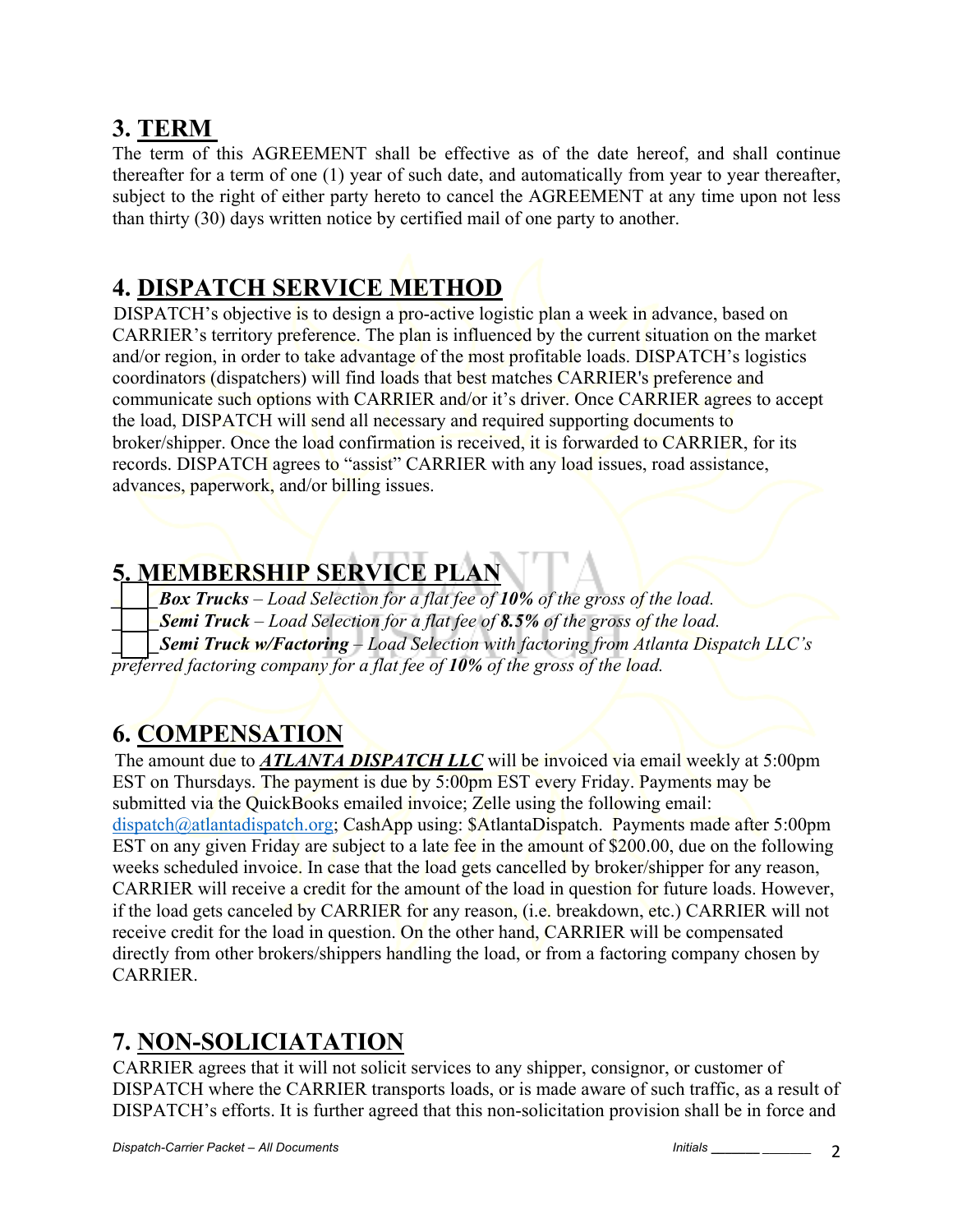effect during the term of this AGREEMENT and for a period of one (1) year from the date of the termination of this AGREEMENT for any reason. In the event of non-compliance with the specific provisions of this paragraph, CARRIER upon discovery of breach, be liable to DISPATCH for 100 percent (100%) of the gross transportation revenue received by CARRIER from said shipper(s) within one (1) year after the date of termination of this AGREEMENT.

# **8. BILLS OF LADING**

Each shipment will be evidenced by a bill of lading issued by other brokers/shippers. Such bills of lading or receipts or invoices are however, for the sole purpose of evidencing receipt for the goods.

# **9. EQUIPMENT**

CARRIER agrees to provide, operate and maintain in good working condition, motor vehicles and all allied equipment necessary to perform the Transportation Schedule in a safe, efficient and economical manner. CARRIER agrees to provide properly qualified, trained and licensed drivers and other personnel to perform the transportation and related services under this Agreement and each transportation schedule in a safe, efficient and economical manner. CARRIER's personnel are expected to conduct themselves in a professional manner at all times and shall ascertain and comply with all of Customer's facility rules and regulations while on Customer's premises.

# **11. FREIGHT LOSS, DAMAGE OR DELAY**

CARRIER shall have the sole and exclusive care, custody and control of the shipper's property from the time it is picked up for transportation, until it is delivered to the destination. CARRIER assumes the liability of a common carrier for loss, delay, damage to or destruction of any and all of shipper's goods or property while under CARRIER's care. Payments by CARRIER to DISPATCH or its customer, pursuant to the provisions of this section, shall be made within thirty (30) days following receipt by CARRIER of DISPATCH's or customer's invoice and supporting documentation for the claim.

# **12. SUB-CONTRACT PROHIBITION**

CARRIER specifically agrees that all freight tendered to it by DISPATCH shall be transported on equipment operated only under the authority of CARRIER, and that CARRIER shall not in any manner sub-contract, broker, or in any other form arrange for the freight to be transported by a third party without the prior written consent of DISPATCH.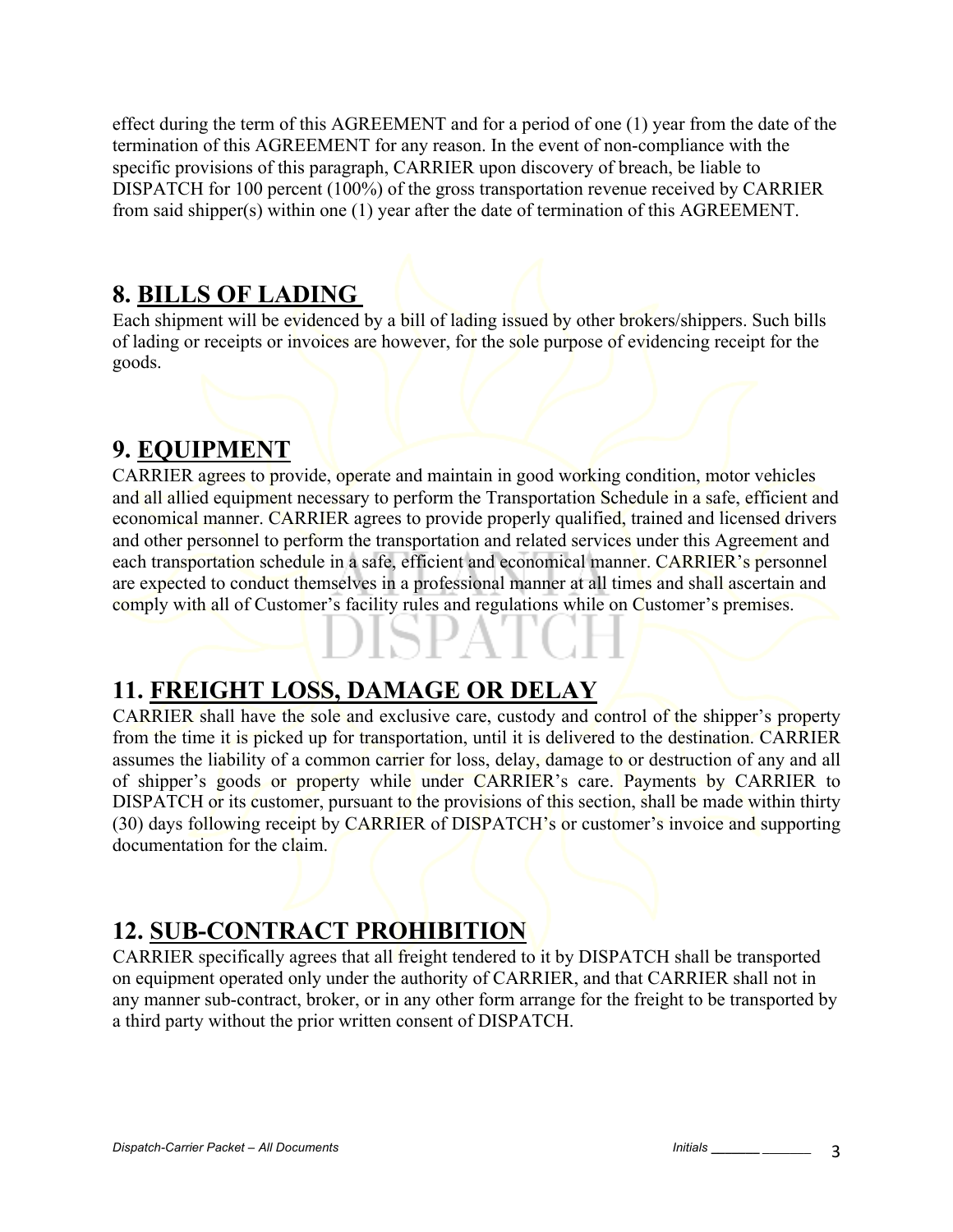# **13. INDEMNIFICATION**

CARRIER agrees to indemnify, defend and hold DISPATCH and its customer (including their officers, directors, employees, subcontractors and agents) harmless from and against any and all liabilities, damage, fines, penalties, costs, claims, demands and expenses of whatever type or nature. CARRIER shall be responsible for and agrees to indemnify DISPATCH for any and all personal injury, property damage, loss, claim, injury, obligation or liability arising from CARRIER's actions, behavior or transportation pursuant to this agreement.

# **14. GOVERNING LAW, JURISDICTIONS AND VENUE**

This agreement shall be governed by and constructed in accordance with laws of the State of Georgia both as interpretation and performance. DISPATCH and CARRIER hereby consent to and agree to submit to the jurisdiction of the federal and State courts located in Fulton County, Georgia in connection with any claims or controversies arising out of this Agreement.

# **15. ADDITIONAL PROVISIONS**

In the case of late payment, there is a built-in grace period of 7 days after the due date, before the account is subject to suspension. In which case, the account must be paid current and is subject to a reinstatement fee of \$100.

DISPATCH

#### **IN WITNESS WHEREOF**,

the parties hereto have executed this Agreement as of the date first above written.

**DISPATCH:** 

Company: *Atlanta Dispatch LLC* Company:

| <b>CARRIER:</b> |
|-----------------|
|-----------------|

Contact: **Jorie Myers**, *Owner* Contact: **Contact: Contact: Contact: Contact: Contact: Contact: Contact: Contact: Contact: Contact: Contact: Contact: Contact: Contact: Contact: Contact: Cont** 

| Contact: |
|----------|
|----------|

Signature: \_\_\_\_\_\_\_\_\_\_\_\_\_\_\_\_\_\_\_\_ Signature: \_\_\_\_\_\_\_\_\_\_\_\_\_\_\_\_\_\_\_\_\_\_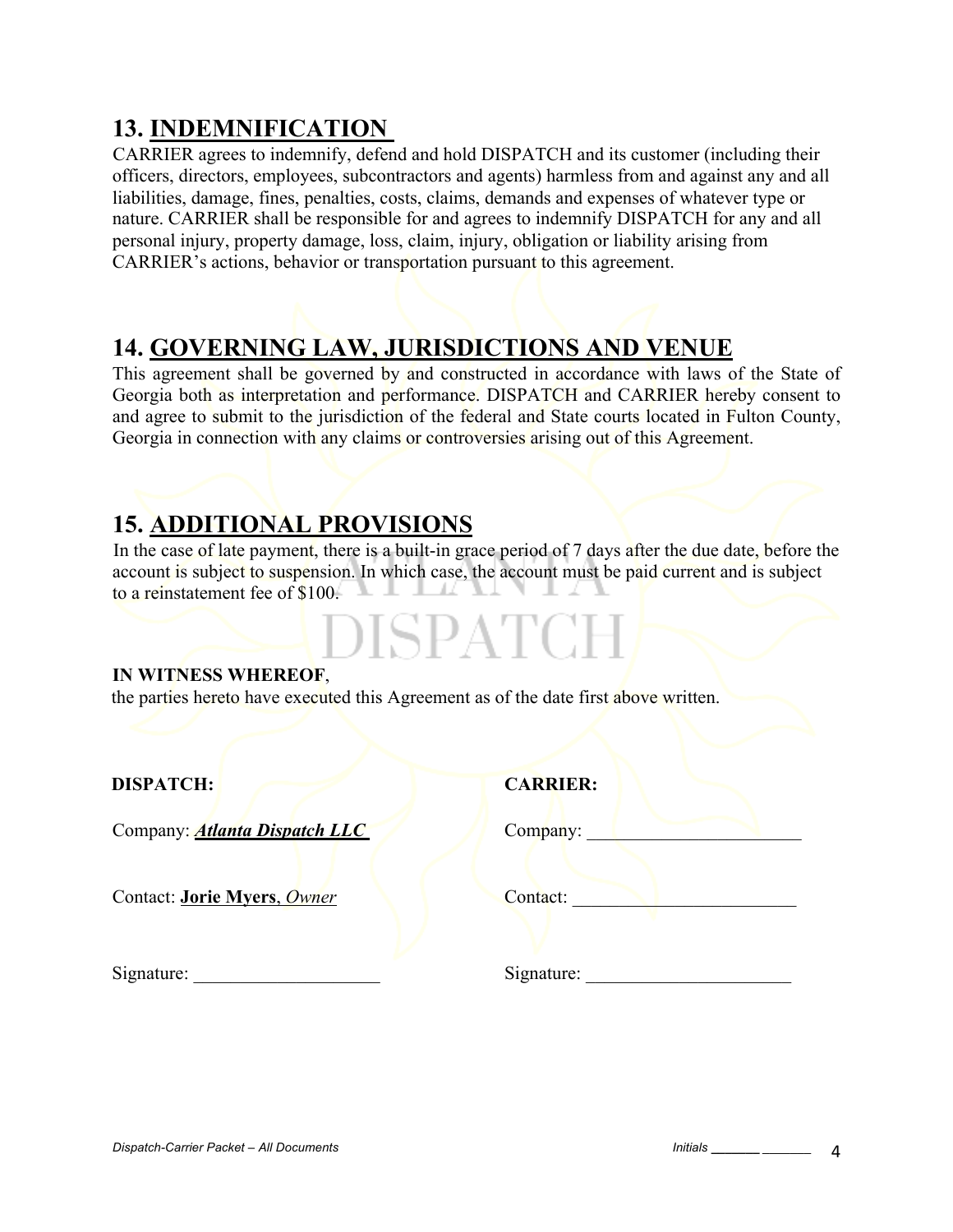# **LIMITED POWER OF ATTORNEY**

This Limited Power of Attorney (the AGREEMENT) is made effective on of this day of \_\_\_\_\_\_\_\_\_\_\_\_\_\_\_\_\_\_\_\_\_ , 2021 by and between: **ATLANTA DISPATCH LLC,** hereinafter called DISPATCH, a company established under the laws of the State of Georgia, and \_\_\_\_\_\_\_\_\_\_\_\_\_\_\_\_\_\_\_\_\_\_\_\_\_\_\_\_\_\_\_\_\_\_\_\_\_\_\_\_\_\_\_, hereinafter called CARRIER, motor carrier company with MC # \_\_\_\_\_\_\_\_\_\_\_\_\_\_\_\_\_\_\_\_\_\_\_\_\_\_\_\_. CARRIER hereby appoints DISPATCH as my Attorney-in-Fact (AGENT). DISPATCH's agents shall have full power and authority to act on my behalf. This power and authority shall authorize DISPATCH to manage and conduct affairs and to exercise all of my legal rights and powers, including all rights and powers that I may acquire in the future. DISPATCH powers shall include, but not be limited to, the power to:

• Professional dispatch services, including contact drivers, shippers and brokers on my behalf for cargo. Transfer of Paperwork (Carrier Packet, Rate Confirmations, Insurance Certificates, Invoices and all necessary Paperwork) to shippers. Sign and execute rate confirmations for freight and collect all payment dues on my behalf.

This Power of Attorney shall be construed broadly as a General Power of Attorney. The listing of specific powers is not intended to limit or restrict the general powers granted in this Power of Attorney in any manner. DISPATCH shall not be liable for any loss that results from a judgment error that was made in good faith. However, DISPATCH shall be liable for willful misconduct or the failure to act in good faith, while acting under the authority of this Power of Attorney. I authorize DISPATCH to indemnify and hold harmless any third party who accepts and acts under this document. This Power of Attorney shall become effective immediately and shall remain in full force and effect until revoked by me in writing. Such revocation is to be send via e-mail 10 days in advance to DISPATCH to dispatch $\omega$ atlantadispatch.org.

IN WITNESS WHEREOF, the parties hereto have executed this Agreement on the date below.

#### **ATLANTA DISPATCH: CARRIER:**

| <b>NAME</b><br><b>Jorie Myers</b> | <b>NAME</b>      |
|-----------------------------------|------------------|
| <b>SIGNATURE</b>                  | <b>SIGNATURE</b> |
| <b>TITLE</b><br>Owner             | <b>TITLE</b>     |
| <b>DATE</b><br>2021               | <b>DATE</b>      |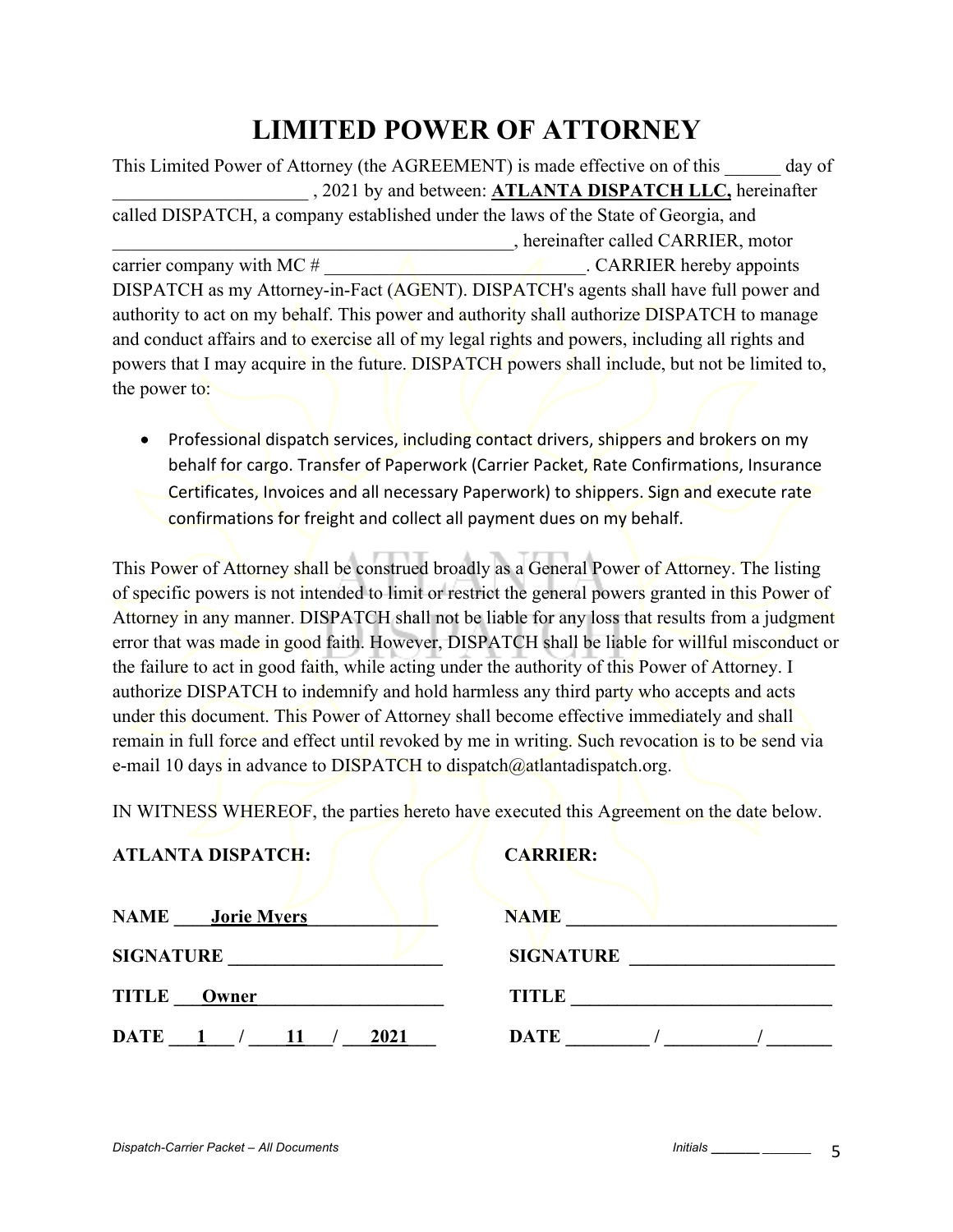# **PAYMENT AUTHORIZATION FORM**

Ten percent of the revenue grossed on loads booked by *ATLANTA DISPATCH LLC* will be invoiced via email weekly at 5:00PM EST on Thursdays. The payment is due by 5:00PM EST every Friday. Payments can be submitted via the QuickBooks emailed invoice; Zelle using the following email: dispatch@atlantadispatch.org; CashApp using: \$AtlantaDispatch; Bitcoin. Payments made after 5:00pm EST on any given Friday are subject to a late fee in the amount of \$200.00, due on the following weeks scheduled invoice. Processing load factoring and collecting payments from shippers are the sole responsibility of the owner operator or fleet owner. All payment terms set forth by *ATLANTA DISPATCH LLC* are final.

By physically or electronically signing below, the carrier acknowledges and accepts the payment terms of this agreement.

| <b>Carrier Name:</b> |  |
|----------------------|--|
| <b>Contact Name:</b> |  |
| <b>Signature:</b>    |  |
| Date:                |  |
|                      |  |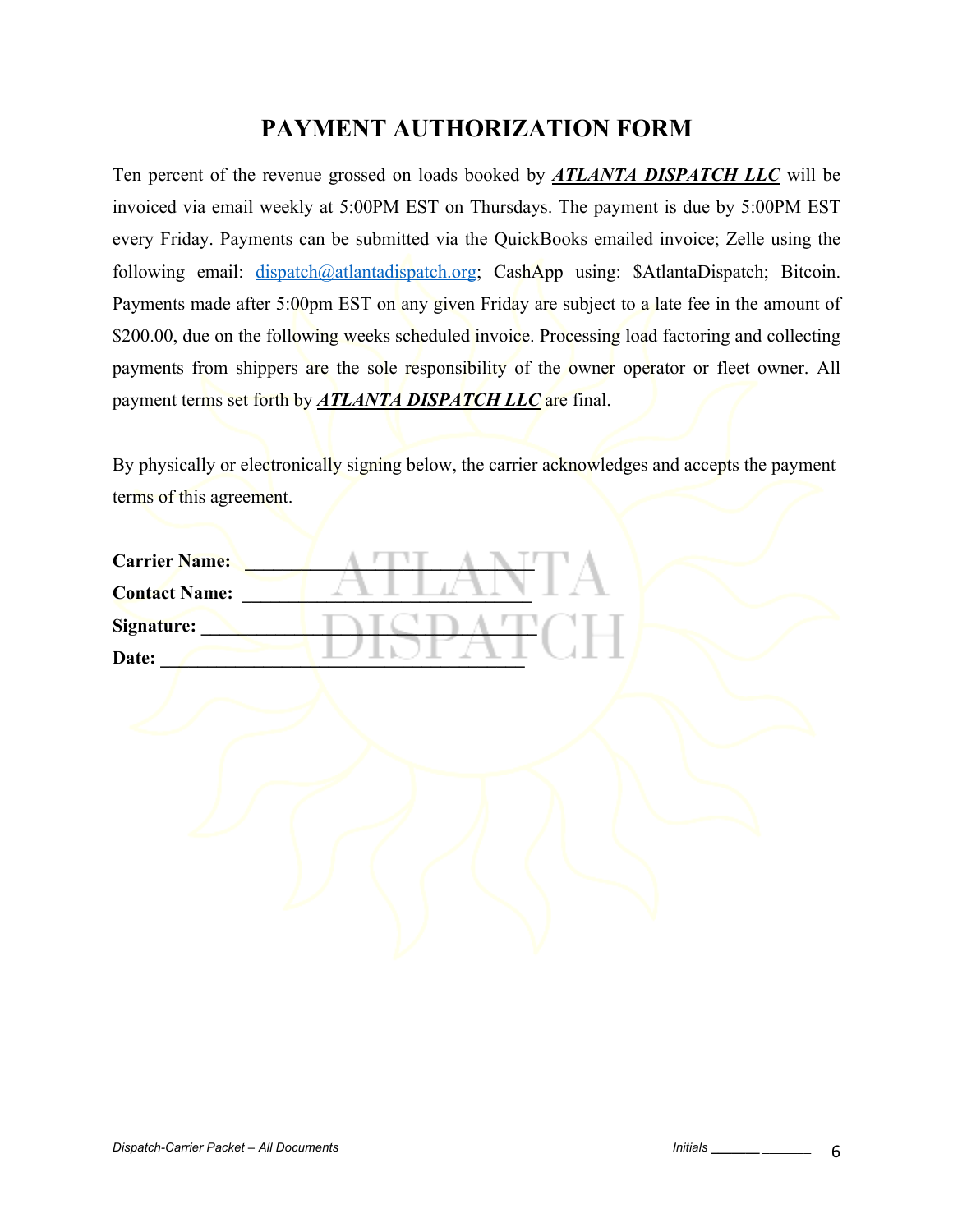# **CARRIER COMPANY PROFILE**

Instructions: Please complete this form giving us all the information. The better informed we are, the better we will be able to assist you. This form should be updated at any time by notifying us. This information is for our use only and will not be released to any third party without your express written permission.

| Company Name:                         |                                                                                                                        |                              |      |                  |                  |                  |
|---------------------------------------|------------------------------------------------------------------------------------------------------------------------|------------------------------|------|------------------|------------------|------------------|
|                                       | ADDRESS:                                                                                                               |                              |      |                  |                  |                  |
|                                       | CITY:                                                                                                                  |                              |      |                  | $ST$ $ZIP$       |                  |
|                                       | CONTACT:                                                                                                               |                              |      |                  | PHONE:           |                  |
| E-MAIL:                               |                                                                                                                        |                              | FAX: |                  |                  |                  |
|                                       | $MC #$ DOT# DOT = EIN/SS # SCAC #                                                                                      |                              |      |                  |                  |                  |
|                                       | 2. EQUIPMENT SECTION $\llbracket \leq \llbracket \log \Delta \rbrack \llbracket \leq \llbracket \log \Delta \rbracket$ |                              |      |                  |                  |                  |
|                                       | ZIP CODE WHERE VEHICLES & TRAILERS ARE PARKED:                                                                         |                              |      |                  |                  |                  |
|                                       | EXEMPT FROM ELD MANDATE (Y/N)? IF NO, ELD PROVIDER NAME: -                                                             |                              |      |                  |                  |                  |
| LOGIN CREDENTIALS:<br><b>PASSWORD</b> |                                                                                                                        | USERNAME                     |      |                  |                  |                  |
| $H$ OF                                | <b>BOX TRUCK</b>                                                                                                       | <b>BOX TRUCK BOX TRUCK  </b> |      | <b>BOX TRUCK</b> | <b>BOX TRUCK</b> | <b>BOX TRUCK</b> |

| <b>VEHICLES DETAILS</b> | # OF<br><b>VEHICLES</b> | <b>DUA IRULN</b><br><b>LIFT GATE</b><br><b>Y/N?</b> | <b>DUA IRULN</b><br><b>PALLET</b><br>JACK Y/N? | <b>DUA IRULN</b><br><b>LIFT GATE</b><br>Y/N? | <b>DUA IRULN</b><br><b>E-TRACKS</b><br>Y/N? | <b>DUA IRULN</b><br><b>AIR RIDE</b><br>Y/N? | <b>DUA IRULN</b><br><b>SWING</b><br><b>OR ROLLUP?</b> |
|-------------------------|-------------------------|-----------------------------------------------------|------------------------------------------------|----------------------------------------------|---------------------------------------------|---------------------------------------------|-------------------------------------------------------|
| <b>TOTAL VEHICLES</b>   |                         |                                                     |                                                |                                              |                                             |                                             |                                                       |
| <b>TRACTORS</b>         |                         |                                                     |                                                |                                              |                                             |                                             |                                                       |
| 28' BOX TRUCKS          |                         |                                                     |                                                |                                              |                                             |                                             |                                                       |
| <b>26' BOX TRUCKS</b>   |                         |                                                     |                                                |                                              |                                             |                                             |                                                       |
| 24' BOX TRUCKS          |                         |                                                     |                                                |                                              |                                             |                                             |                                                       |
| CARGO/SPRINTER          |                         |                                                     |                                                |                                              |                                             |                                             |                                                       |
| <b>OTHER VEHICLES</b>   |                         |                                                     |                                                |                                              |                                             |                                             |                                                       |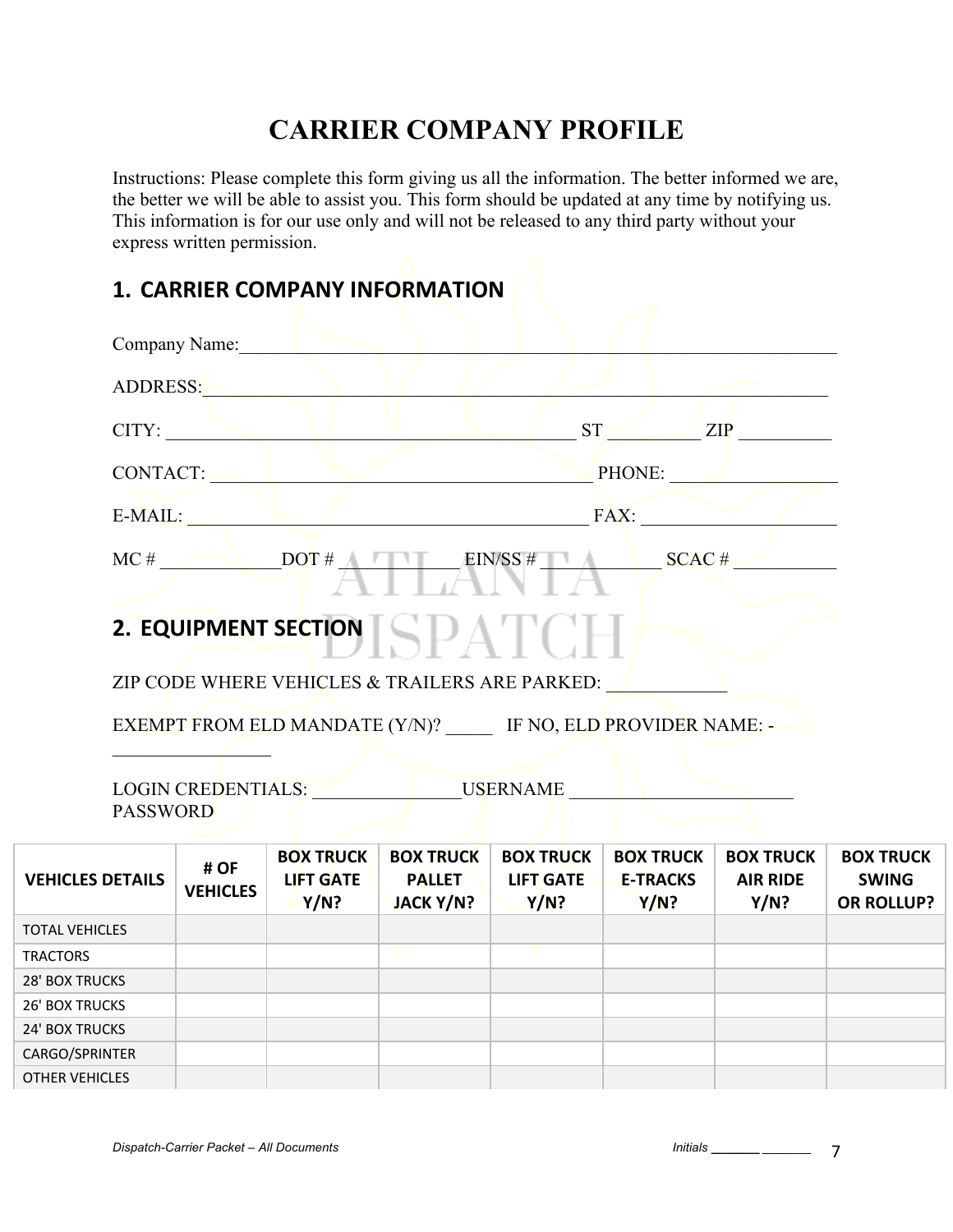| <b>TRAILER DETAILS</b> | # OF<br><b>TRAILERS</b> | <b>LENGTH</b><br>IN<br><b>FEET</b> | <b>WIDTH</b><br>IN<br><b>INCHES</b> | <b>HEIGHT</b><br>IN<br><b>INCHES</b> | <b>10 YEARS</b><br><b>OR NEWER</b><br>Y/N? | SWING,<br>ROLLUP,<br>OR N/A? | # WITH<br><b>LIFT</b><br><b>GATE</b> | # WITH<br><b>PALLET</b><br><b>JACK</b> | # WITH<br><b>AIR</b><br><b>RIDE</b> |
|------------------------|-------------------------|------------------------------------|-------------------------------------|--------------------------------------|--------------------------------------------|------------------------------|--------------------------------------|----------------------------------------|-------------------------------------|
| <b>TOTAL TRAILERS</b>  |                         |                                    |                                     |                                      |                                            |                              |                                      |                                        |                                     |
| DRY VANS               |                         |                                    |                                     |                                      |                                            |                              |                                      |                                        |                                     |
| <b>REEFERS</b>         |                         |                                    |                                     |                                      |                                            |                              |                                      |                                        |                                     |
| <b>FLATBEDS</b>        |                         |                                    |                                     |                                      |                                            |                              |                                      |                                        |                                     |
| <b>OTHER</b>           |                         |                                    |                                     |                                      |                                            |                              |                                      |                                        |                                     |

# **3. TRUCK & DRIVER(s) INFO**

| <b>DRIVER NAME</b> | <b>DRIVER</b><br><b>PHONE</b> | <b>DRIVER EMAIL</b>                       | <b>DRIVER</b><br><b>HOME</b><br><b>ZIP CODE</b> | LOCAL,<br><b>REGIONAL,</b><br>or OTR? | <b>HAZMAT</b><br><b>ENDORSED</b><br>Y/N? | <b>TANKER</b><br><b>ENDORSED</b><br>Y/N? | <b>TWIC</b><br><b>CARD</b><br>Y/N? | TSA<br><b>CERTIFIED</b><br>Y/N? |
|--------------------|-------------------------------|-------------------------------------------|-------------------------------------------------|---------------------------------------|------------------------------------------|------------------------------------------|------------------------------------|---------------------------------|
|                    |                               |                                           |                                                 |                                       |                                          |                                          |                                    |                                 |
|                    |                               | ----                                      | The Contract                                    | -----                                 |                                          |                                          |                                    |                                 |
|                    |                               |                                           |                                                 |                                       |                                          |                                          |                                    |                                 |
|                    |                               | $\mathcal{L} \subset \mathcal{R}$<br>- 17 | N. J                                            | - 31                                  |                                          |                                          |                                    |                                 |
|                    |                               |                                           |                                                 |                                       |                                          |                                          |                                    |                                 |
|                    |                               |                                           |                                                 |                                       |                                          |                                          |                                    |                                 |
|                    |                               |                                           |                                                 |                                       |                                          |                                          |                                    |                                 |

 $\blacksquare$ 

#### **OTHER ADDITIONAL INFO/DRIVER AT HOME RESTRICTIONS:**



| <b>AL</b> | $\overline{\mathbf{p}}$<br>4. N. L | $\Delta T$<br>3Z | CA | $\alpha$<br>Ö        | $\sim$<br>◡ | <b>DE</b> | EТ                               | GA             | IA        | m         | $\mathbf{H}$<br>ப |  |
|-----------|------------------------------------|------------------|----|----------------------|-------------|-----------|----------------------------------|----------------|-----------|-----------|-------------------|--|
| IN        | $L^{\prime}C$<br>LO.               | <b>KY</b>        | ⊷  | MA                   | MI          | <b>ME</b> | MI                               | MC             | <b>MN</b> | <b>MS</b> | <b>MT</b>         |  |
| NC        | <b>ND</b>                          | NE               | NH | NJ                   | <b>NM</b>   | <b>NV</b> | <b>NIV</b>                       | OH             | OK        | OR        | PA                |  |
| <b>RI</b> | <b>SC</b>                          | <b>SD</b>        | TN | ТV<br>$\blacksquare$ | <b>TIME</b> | <b>VA</b> | $\mathbf{x}$ $\tau$ $\mathbf{r}$ | $\mathbf{W}_4$ | WI        | W         | <b>WY</b>         |  |

**All Continental 48 States (check here) \_\_\_\_**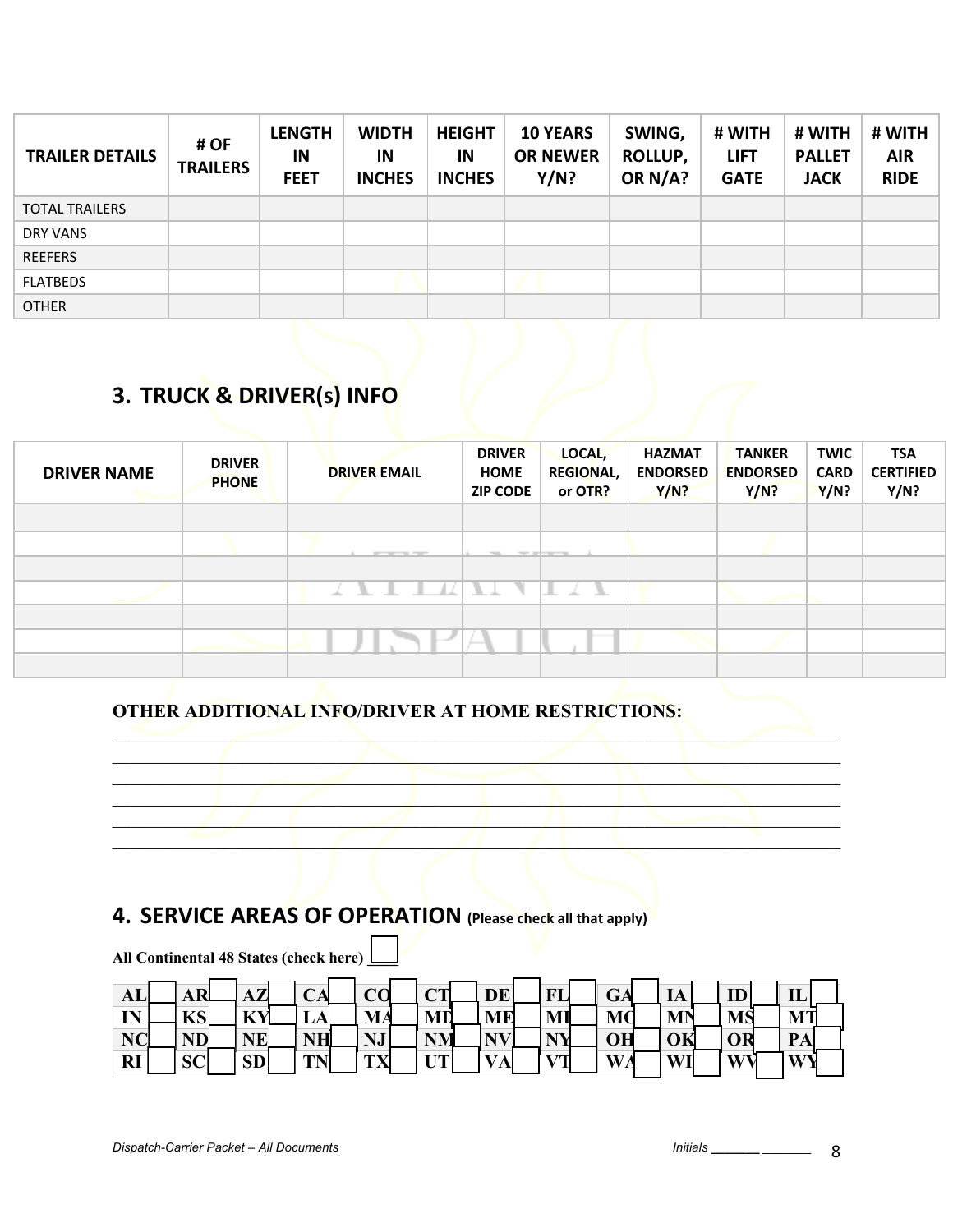### **5. FACTORING INFORMATION**

If you use factoring service, please provide the following information. This will ensure that we only use brokers approved by your factoring company.

| <b>FACTORING</b> | <b>WEB</b>               |
|------------------|--------------------------|
| <b>ADDRESS</b>   | <b>CITY</b><br>ST<br>ZIP |
| <b>CONTACT</b>   | E-MAIL                   |
| PHONE#           | Fax $#$                  |

### **6. INSURANCE INFORMATION**

Please provide us with your insurance contact information, where we can request certificate of insurance with specific holders. (i.e. brokers and/or shippers)

| <b>INSURANCE</b> | <b>WEB</b>    |            |
|------------------|---------------|------------|
| <b>ADDRESS</b>   | <b>CITY</b>   | <b>ZIP</b> |
| <b>CONTACT</b>   | <b>E-MAIL</b> |            |
| PHONE#           | FAX#          |            |

### **7. REFERENCES**

Please provide three (3) references of your company's past performance.

| <b>COMPANY NAME:</b> |  |
|----------------------|--|
| <b>CONTACT NAME:</b> |  |
| <b>PHONE NUMBER:</b> |  |
|                      |  |
|                      |  |
| <b>COMPANY NAME:</b> |  |
| <b>CONTACT NAME:</b> |  |
| <b>PHONE NUMBER:</b> |  |
|                      |  |
|                      |  |
| <b>COMPANY NAME:</b> |  |
| <b>CONTACT NAME:</b> |  |
| PHONE NUMBER:        |  |